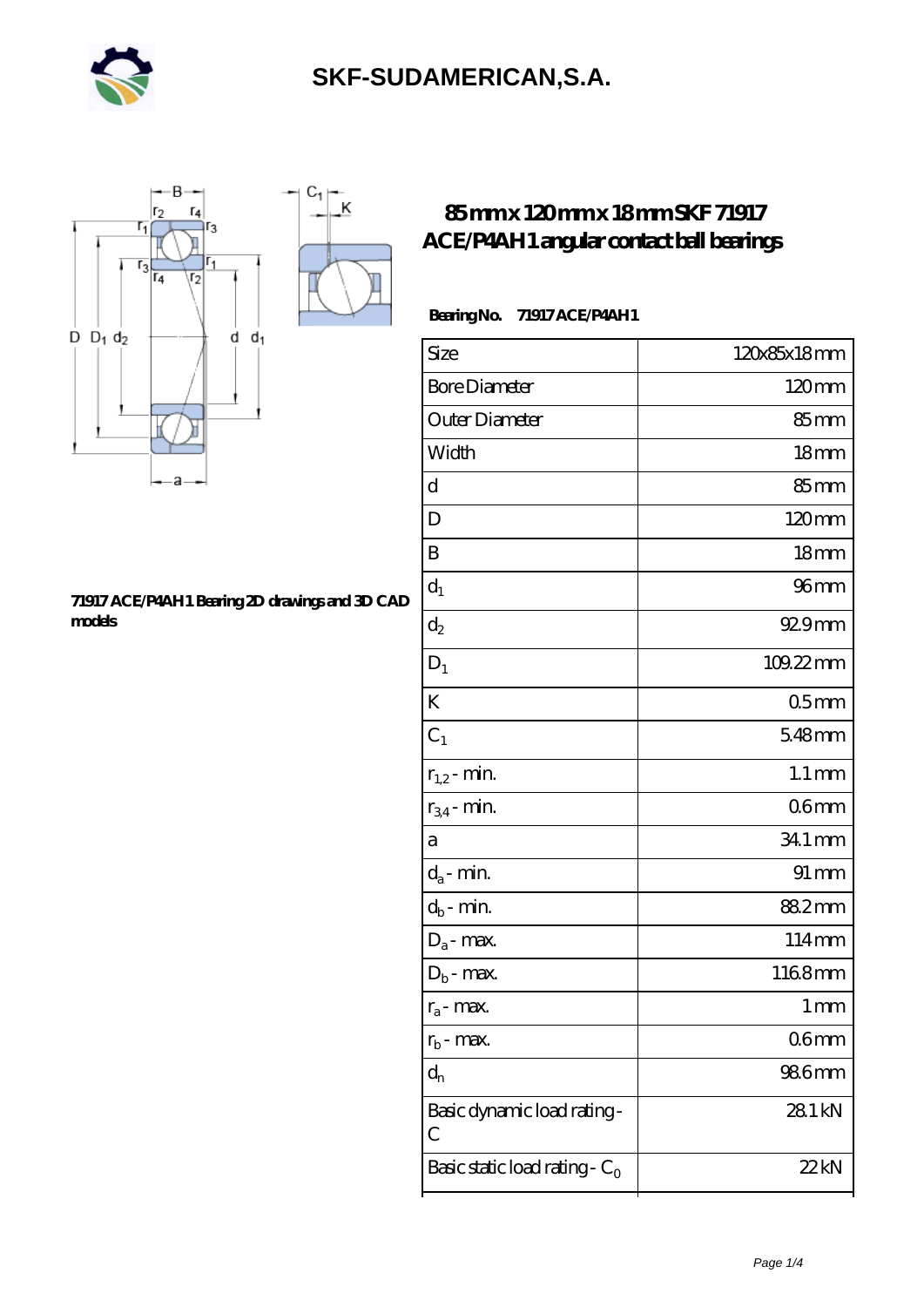

| Fatigue load limit - P <sub>u</sub>      | 09kN             |
|------------------------------------------|------------------|
| Limiting speed for grease<br>lubrication | 13700r/min       |
| Limiting speed for oil<br>lubrication    | $21000$ mm/min   |
| Ball - $D_w$                             | 11.112mm         |
| Ball - z                                 | 23               |
| $G_{ref}$                                | $7 \text{ cm}$ 3 |
| Calculation factor - e                   | 068              |
| Calculation factor - $Y_2$               | 0.87             |
| Calculation factor - $Y_0$               | 038              |
| Calculation factor - $X_2$               | 041              |
| Calculation factor - $Y_1$               | 092              |
| Calculation factor - $Y_2$               | 1.41             |
| Calculation factor - $Y_0$               | 0.76             |
| Calculation factor - $X_2$               | 067              |
| Preload class $A - G_A$                  | 255N             |
| Preload class $B - G_B$                  | 765N             |
| Preload class C - $G_C$                  | 1529N            |
| Calculation factor - f                   | 1.16             |
| Calculation factor - $f_1$               | 0.99             |
| Calculation factor - $f_{2A}$            | 1                |
| Calculation factor - $f_{2B}$            | 1.04             |
| Calculation factor - $f_{\chi}$          | 1.07             |
| Calculation factor - $f_{HC}$            | 1                |
| Preload class A                          | 157N/micron      |
| Preload class B                          | 237N/micron      |
| Preload class C                          | 311 N/micron     |
| $d_1$                                    | 96 mm            |
| $\mathrm{d}_2$                           | $929$ mm         |
|                                          |                  |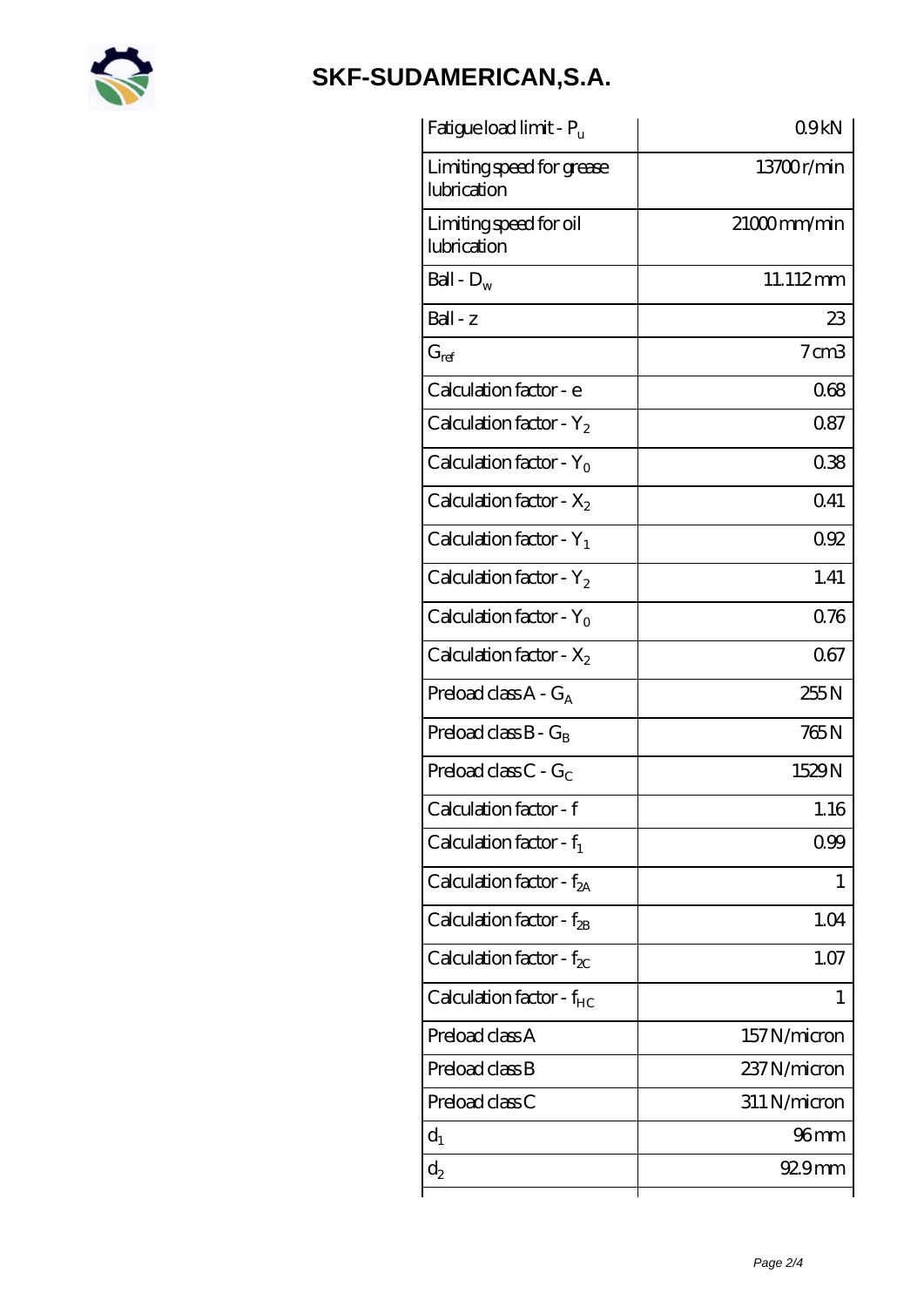

| $D_1$                                                         | 109.22mm               |
|---------------------------------------------------------------|------------------------|
| C <sub>1</sub>                                                | $548$ mm               |
| $r_{1,2}$ min.                                                | $1.1 \,\mathrm{mm}$    |
| $r_{34}$ min.                                                 | 06 <sub>mm</sub>       |
| $d_{a}$ min.                                                  | $91 \,\mathrm{mm}$     |
| $d_h$ min.                                                    | 882mm                  |
| $D_a$ max.                                                    | $114 \text{mm}$        |
| $D_{\rm b}$ max.                                              | 1168mm                 |
| $r_a$ max.                                                    | $1 \,\mathrm{mm}$      |
| $r_{\rm b}$ max.                                              | 06 <sub>mm</sub>       |
| $d_{n}$                                                       | 986 <sub>mm</sub>      |
| Basic dynamic load rating C                                   | 281 kN                 |
| Basic static load rating $C_0$                                | 22kN                   |
| Fatigue load limit $P_u$                                      | 09kN                   |
| Attainable speed for grease<br>lubrication                    | 13700r/min             |
| Attainable speed for oil-air<br>lubrication                   | $21000$ r/min          |
| Ball diameter $D_w$                                           | 11.112mm               |
| Number of balls z                                             | 23                     |
| Reference grease quantity<br>$G_{ref}$                        | $7 \text{cm}^3$        |
| Preload class $A G_A$                                         | 255N                   |
| Static axial stiffness, preload<br>class A                    | 157N/µ m               |
| Preload class $BG_B$                                          | 765 N                  |
| Static axial stiffness, preload<br>$\mathrm{class}\mathrm{B}$ | $237N/\mu$ m           |
| Preload class C $G_C$                                         | 1529N                  |
| Static axial stiffness, preload<br>classC                     | $311\,\mathrm{N}\mu$ m |
| Calculation factor f                                          | 1.16                   |
| Calculation factor $f_1$                                      | 099                    |
| Calculation factor $f_{2A}$                                   | 1                      |
|                                                               |                        |